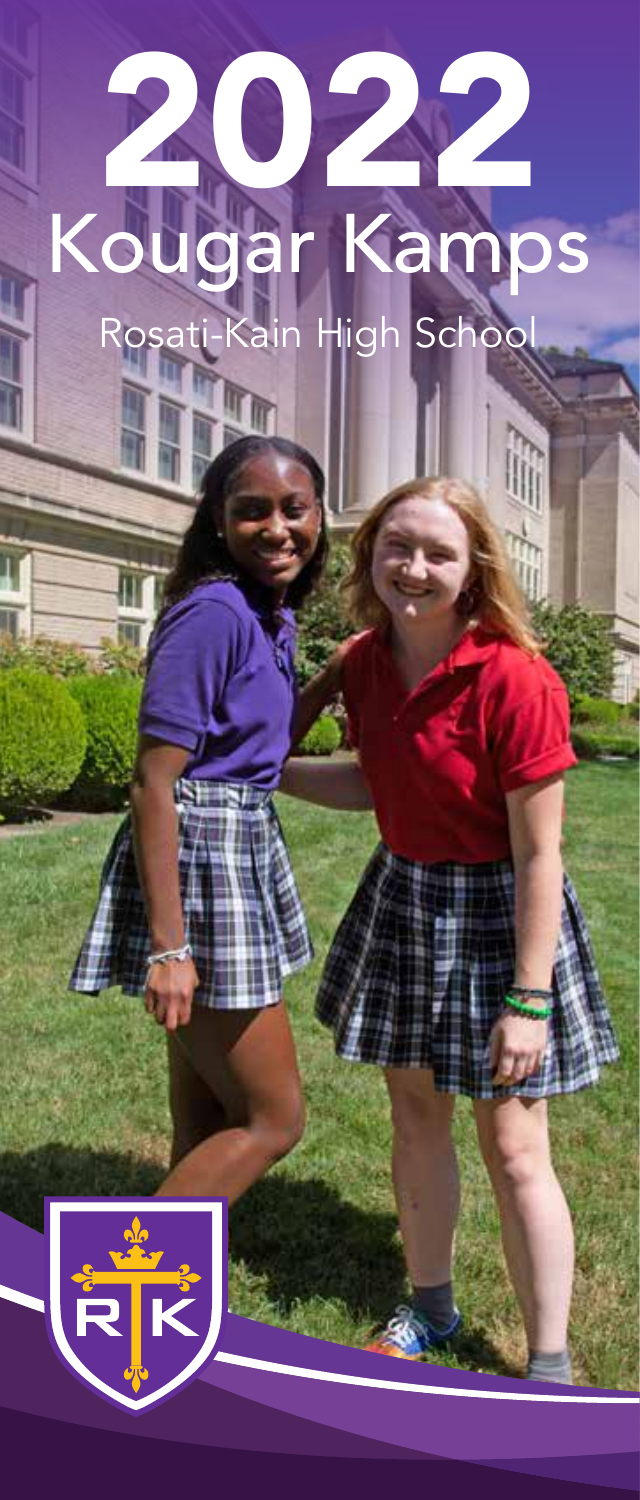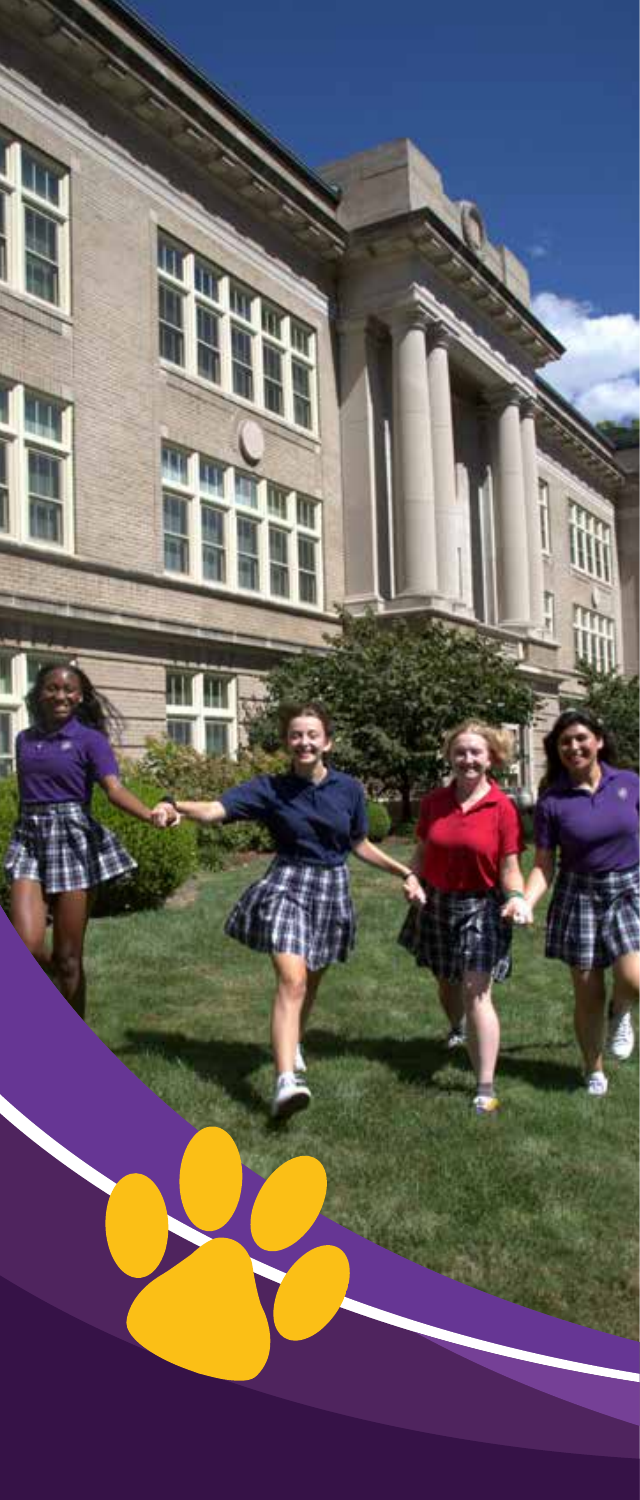## Kougar Kamp Basics

Kougar Kamps offer your camper the ultimate summer experience! R-K is offering four weeks of summer camps from Monday through Thursday. Our camps are designed to be fun and inspiring, but also to engage your daughter in a new interest or sport. Our camps are geared toward students entering 5th through 8th grades and R-K's incoming 9th graders through 12th grade. Please check each camp for specific grade restrictions.

## Early Bird Registration

Registration between March 1, 2022 through May 15, 2022 will receive an early bird pricing of \$100 for each camp listed. After May 15, all camps are offered at \$125. Following the initial camp purchase, you will receive \$10 off for each additional camp you choose to attend. Registration must be completed online at Rosati-Kain.org/KougarKamps. All incoming 9th graders registering for an athletic camp must have a physical on file. A camp packet with additional information will be sent via email. Space is limited, so register early!

## Drop-Off/ Pick-Up

All campers (except those enrolled in soccer/ field hockey, softball, and tennis) will be dropped off and picked up at Rosati-Kain. Campers enrolled in the above sports will be dropped off and picked up at designated practice sites.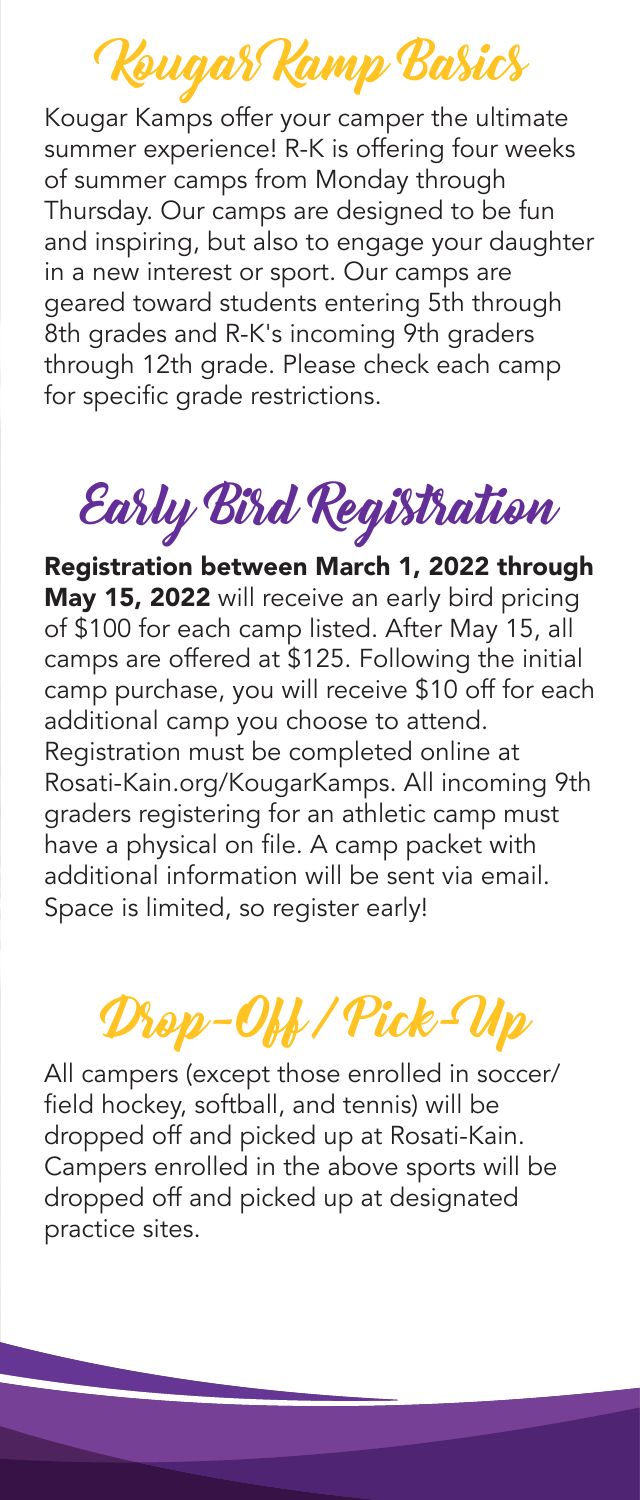Lunch and Lunch Bunch

All campers participating in Lunch Bunch should bring a sack lunch. Refrigeration and bottled water are provided. Each Thursday of camp, R-K will provide each camper with a pizza lunch. Campers who sign up for a morning and afternoon session will participate in Lunch Bunch from 11:35am to 12:40pm for no additional fee. Campers enrolling in one session may register for Lunch Bunch for the week for an additional \$25 fee. Campers may bring books, electronic devices, games, or other activities during this supervised unstructured time.



For other camp questions, please email: RKsummercamps@rosati-kain.org or call (314) 533-8513 ext 2215.

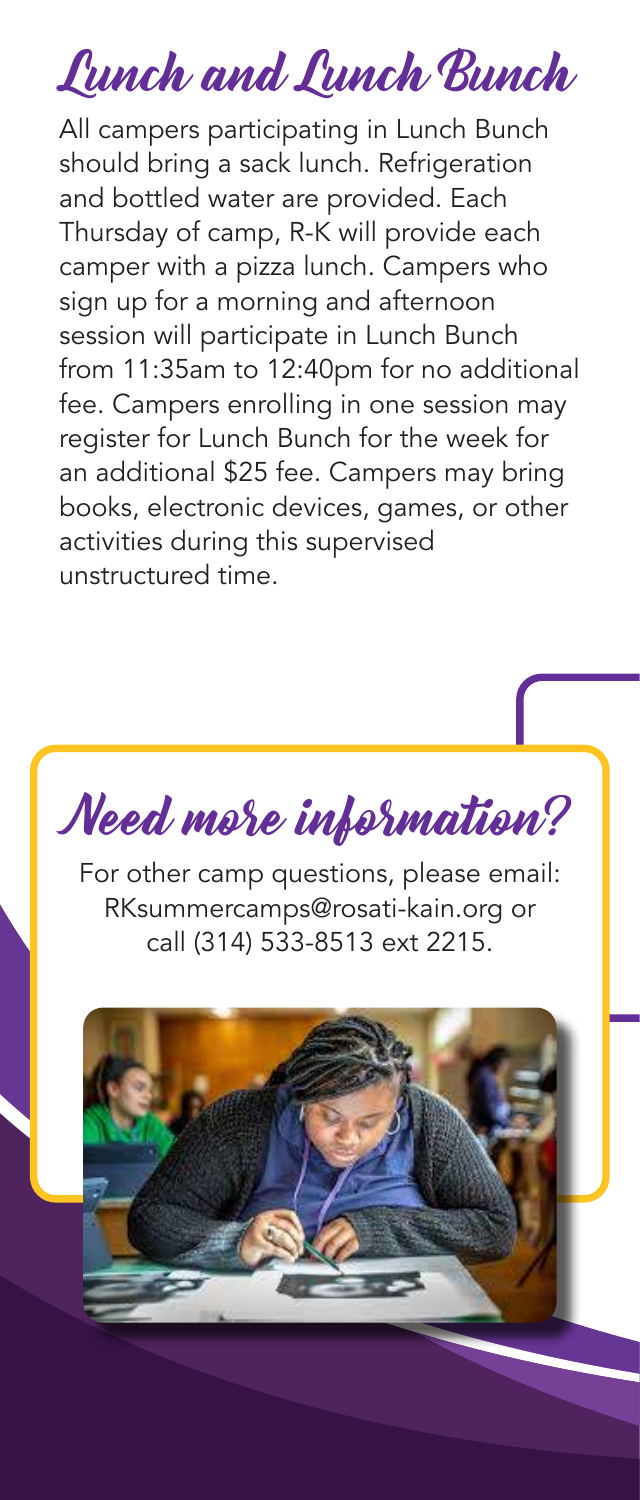

#### BASKETBALL

*June 6 – 9, \$125 9am – 11:30am 6th – 9th graders*

> This camp is designed to introduce girls to the technical aspects of basketball. The program includes training on defensive and offensive techniques and an introduction to the tactics of the game. Emphasis will be placed on the fundamentals needed to play high school basketball.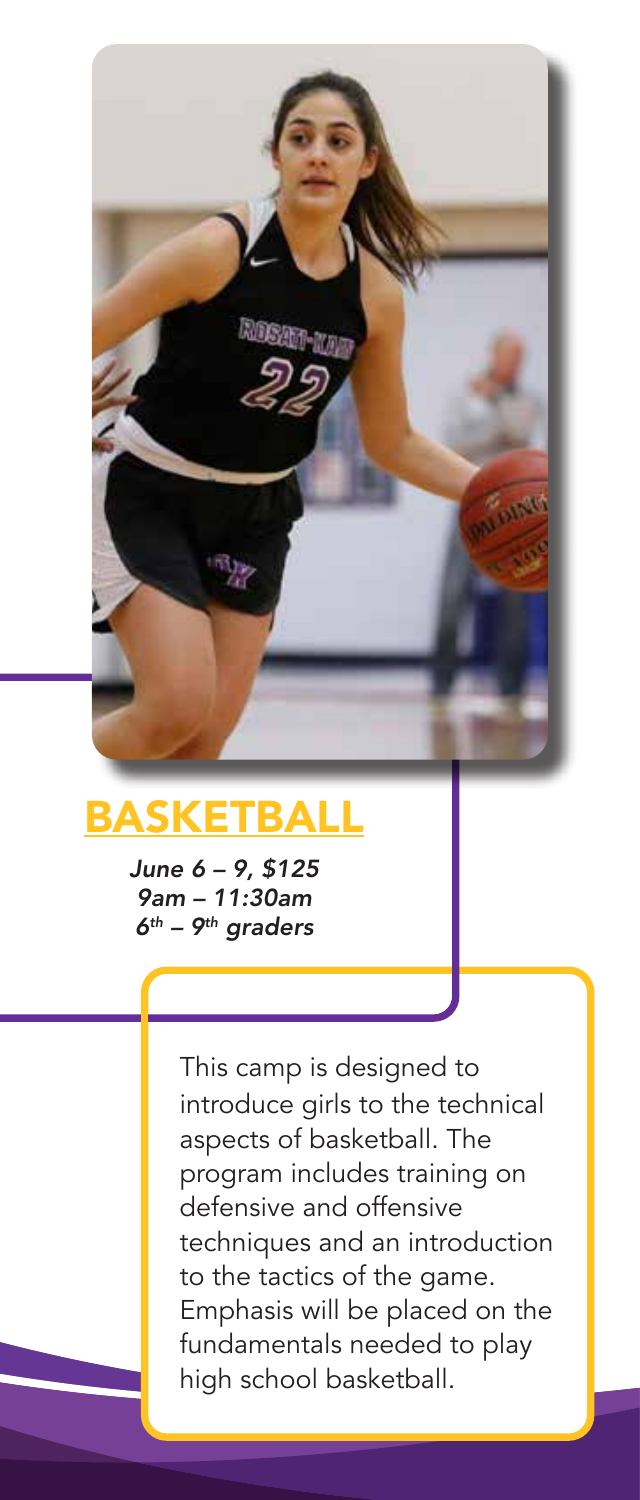

*June 6 – 9, \$125 6pm – 8pm 5th – 12th graders*

This is an opportunity to get two camps in one! Our coaches are teaming up to give campers a chance to improve their stick, ball, and foot skills. This camp will also focus on field positioning and highlight the importance of teamwork in group sports. All athletes will participate in activities and games that relate to soccer and field hockey.

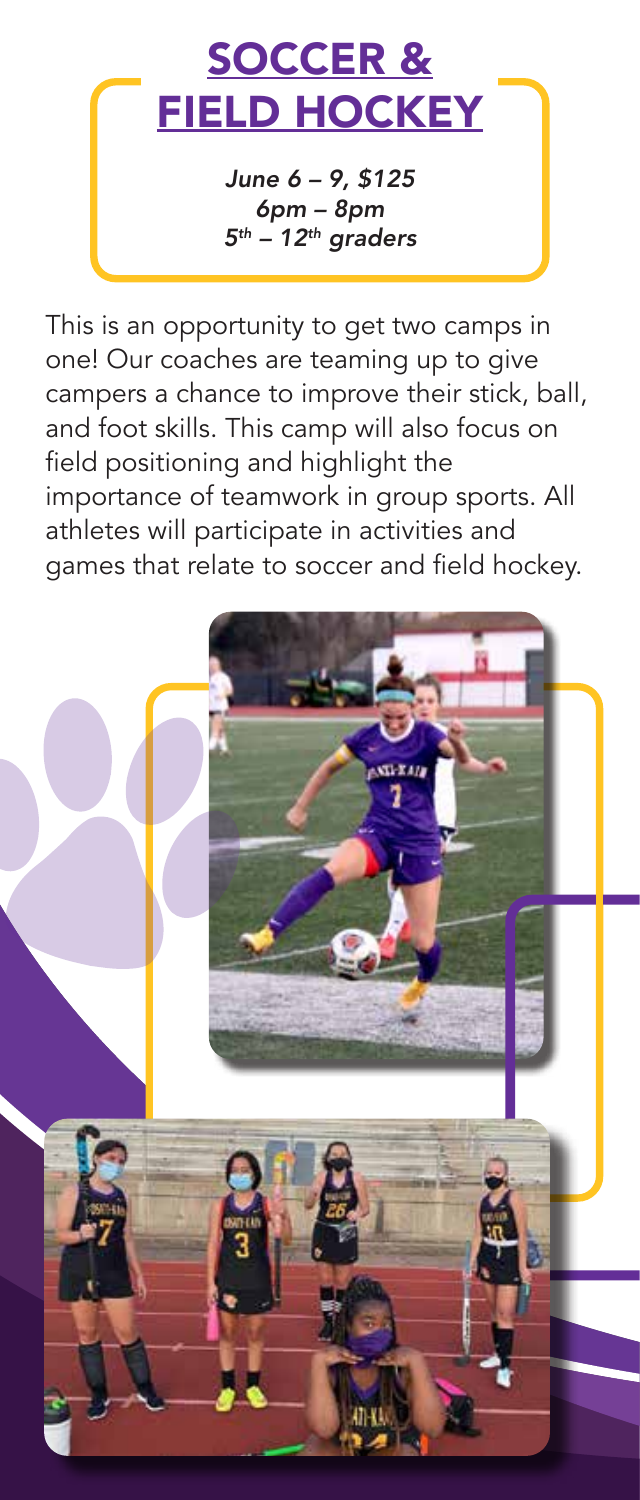### VOLLEYBALL

*June 27 – 30, \$125 1pm – 3:30pm 6th – 9th graders* 

R-K's volleyball camp will teach fundamental skills (passing, setting, hitting, and serving) as well as help campers make new friends and learn to play as a team. This camp will improve each camper's volleyball skills, regardless of skill level and past experience, and encourage social interaction. Current R-K volleyball players will interact directly with campers to create a friendly and positive experience. Campers of all skill levels are welcome.

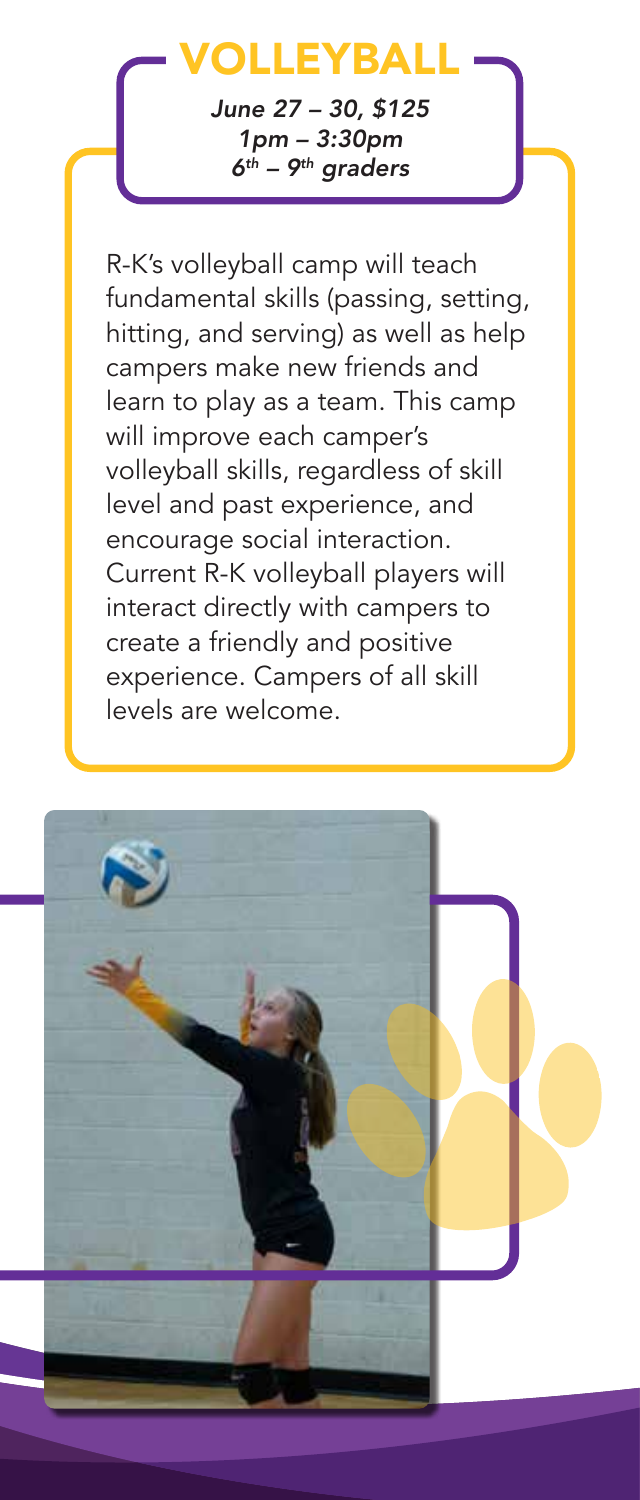#### **SOFTBALL**

*June 13 – 16, \$125 9am – 11:30am 6th – 9th graders*

This camp will provide personalized instruction by softball coaches and will motivate each player to improve her skills and knowledge of the



game. The camp targets players of all skill levels. Skill areas include hitting, fielding, bunting, position play, and game strategy.

#### **TENNIS**

*June 13 – 16, \$125 9am – 11:30 a.m 5th – 9th graders*

Grab your tennis racket and learn how to serve and volley like a Kougar! Players only need to bring a racket and enthusiasm. Campers will learn the fundamental skills of tennis, including grips, forehands, backhands, footwork, volleys, and serves. In addition, campers will learn the rules and etiquette involved in playing the game.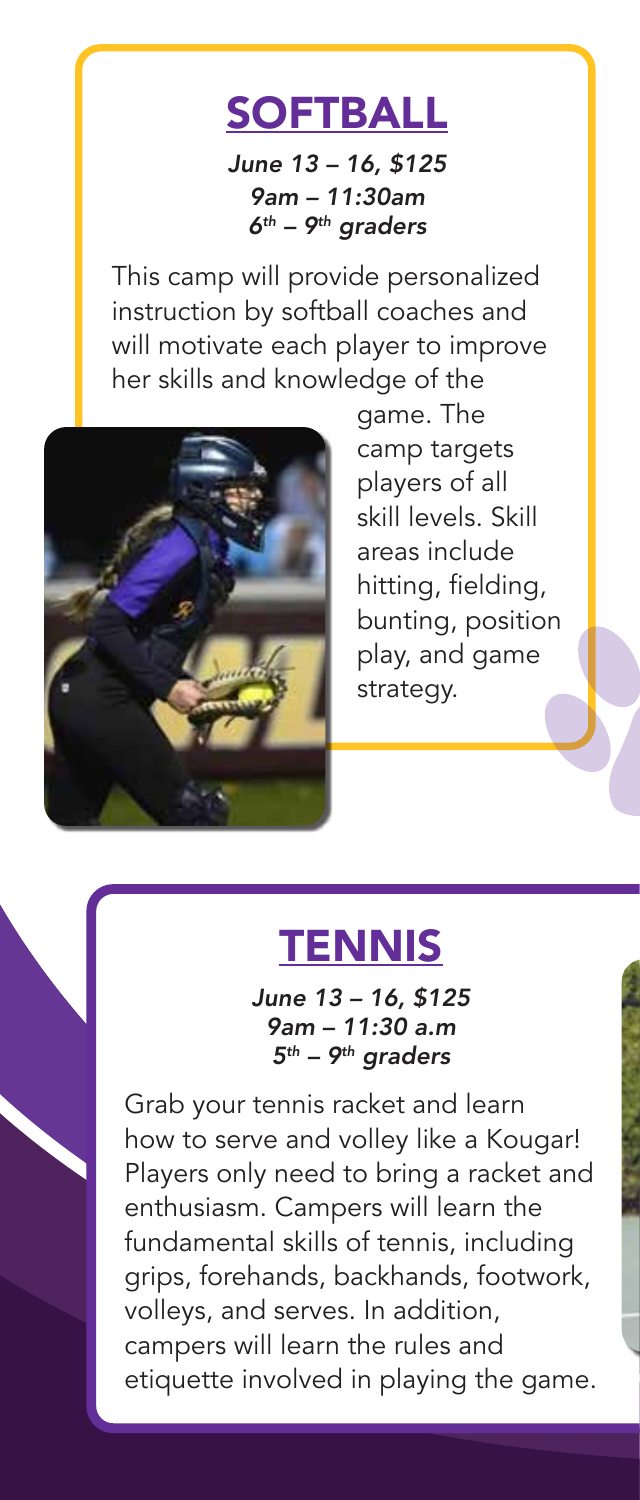ART *June 6 – 9, \$125 1pm – 3:30pm 6th – 9th graders*

This camp is for students who love art. This camp provides quality art instruction that mixes technique and skill-building with opportunities for creative freedom and self-expression in a fun and relaxed atmosphere. All art supplies are provided.

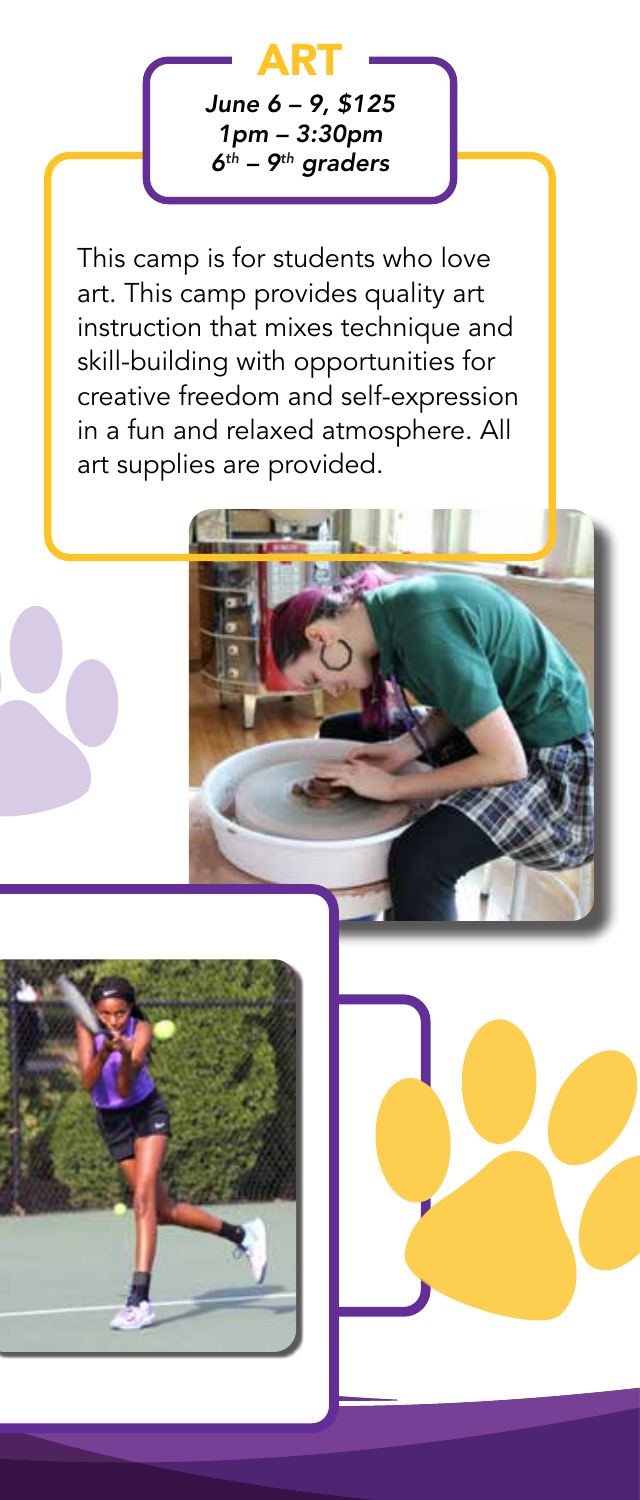#### INTRODUCTION TO **THEATRE**

*June 20 – 23, \$125 1pm – 3:30pm 6th – 9th graders*

R-K's Theatre Camp is designed to challenge young actors to focus their energy and imagination into theatrical warm ups, monologue work, character development, scene work, improvisations, and theatrical games.



#### DANCE CAMP

*June 27 – 30, \$125 9am – 11:30am 5th – 9th graders*

Ready to learn the latest dance trends? Dance campers will learn dances that include hip-hop, jazz, and cheerleading moves. There will be opportunities to learn specific dances from the counselors, in addition to making up one's own choreography.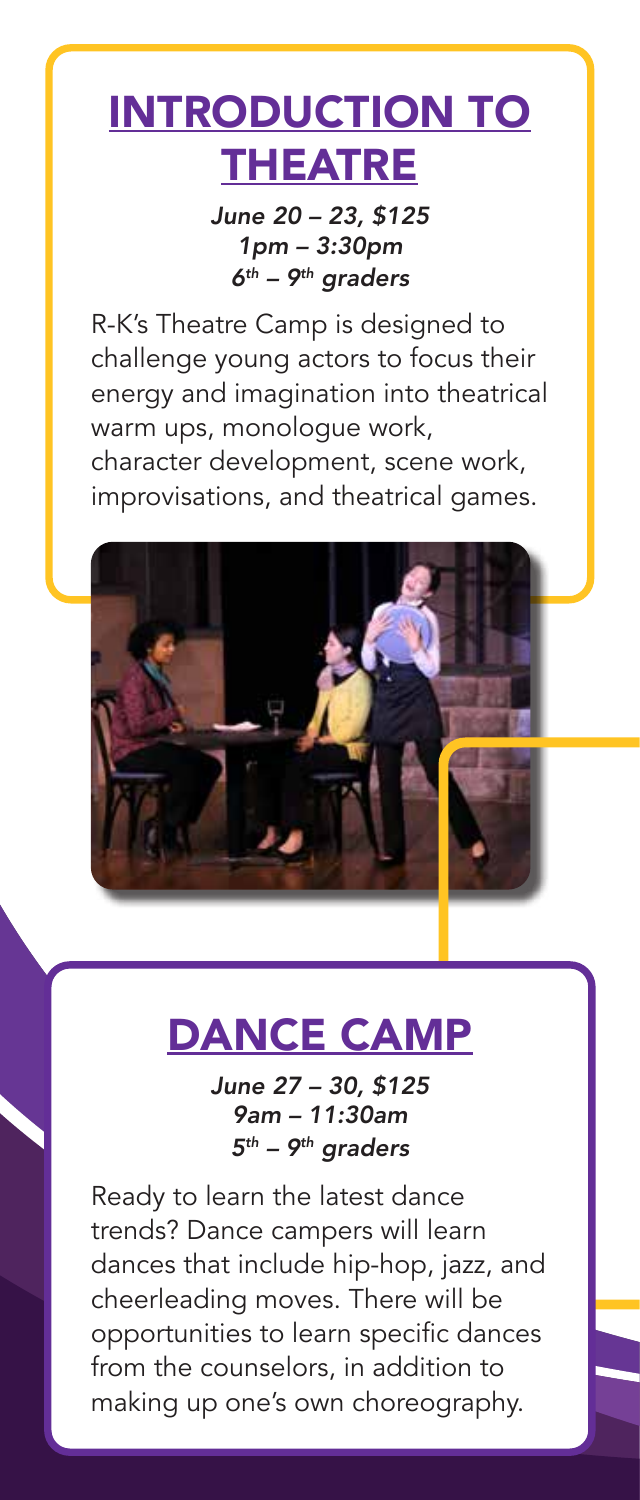

111111

Saint Louis Zo

*June 20 – 23, \$125 9 – 11:30am 6th – 9th graders*

This is one of our most popular camps with field trips galore! Campers in the CWE Camp will "get to know" the sights and sounds of the CWE. Campers will learn about R-K's unique surrounding neighborhood by visiting different landmarks, businesses, and organizations.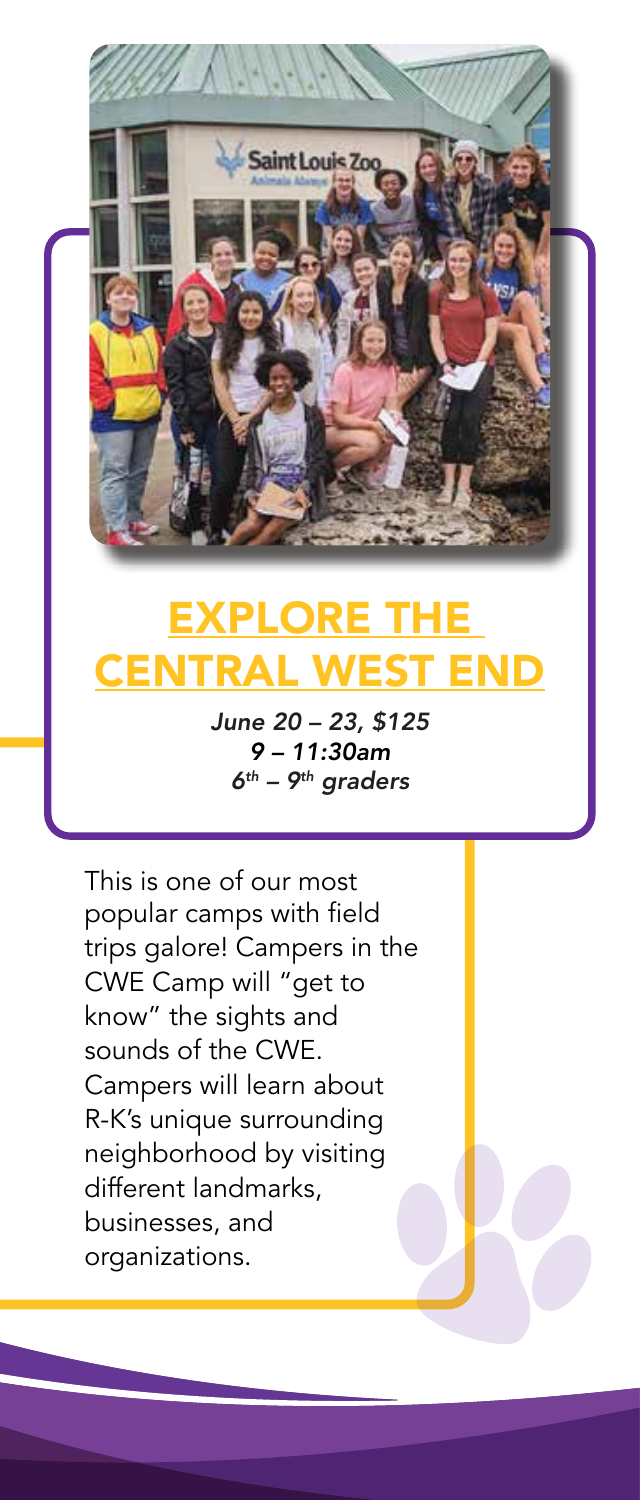#### PHOTOGRAPHY

*June 13 – 16, \$125 1pm – 3:30pm 6th – 9th graders*

This camp will give you experience behind the camera. Campers will take lots of photos and learn about proper lighting, lens work, and other photography elements. Cameras and equipment are provided.

#### **CULINARY**

*June 20 – 23, \$125 1pm – 3:30pm 6th – 12th graders*

Get ready to experience new flavors and foods and build your comfort level in the kitchen. In this hands-on class, campers will make fantastic entrees and delicious desserts from scratch. Prepare for an exciting week of cooking and baking.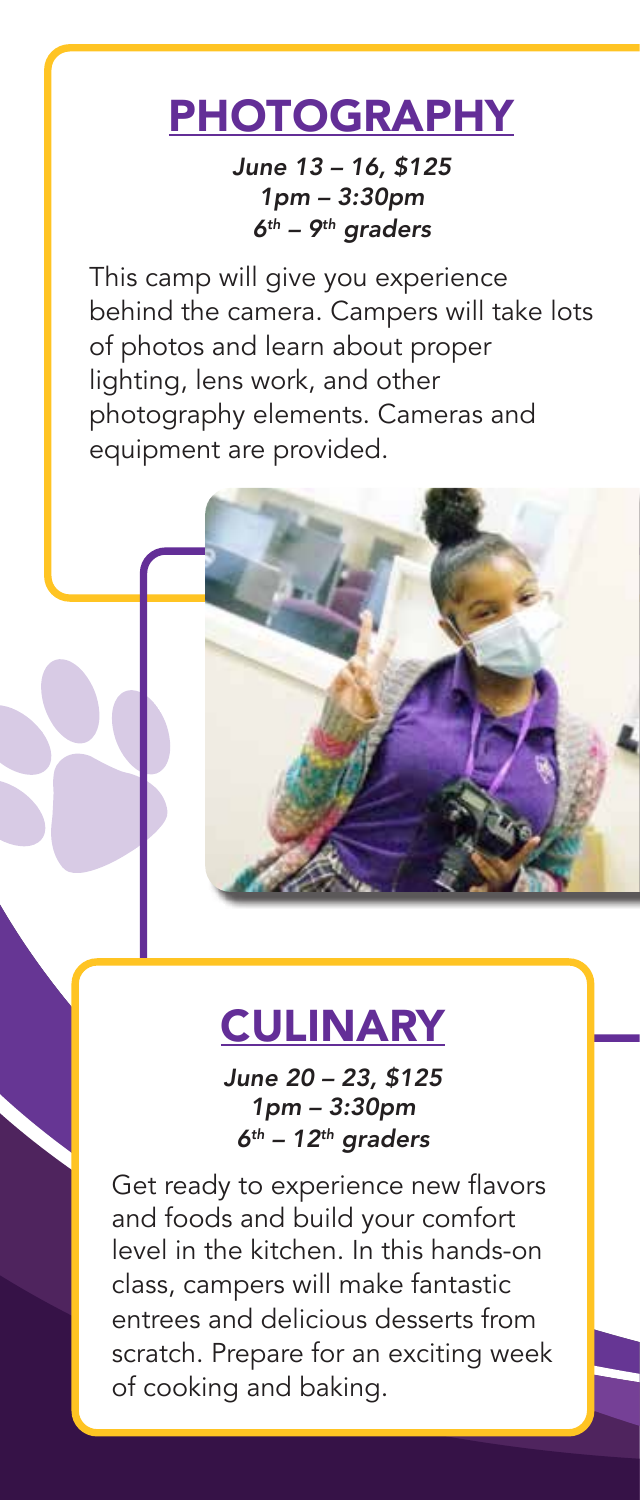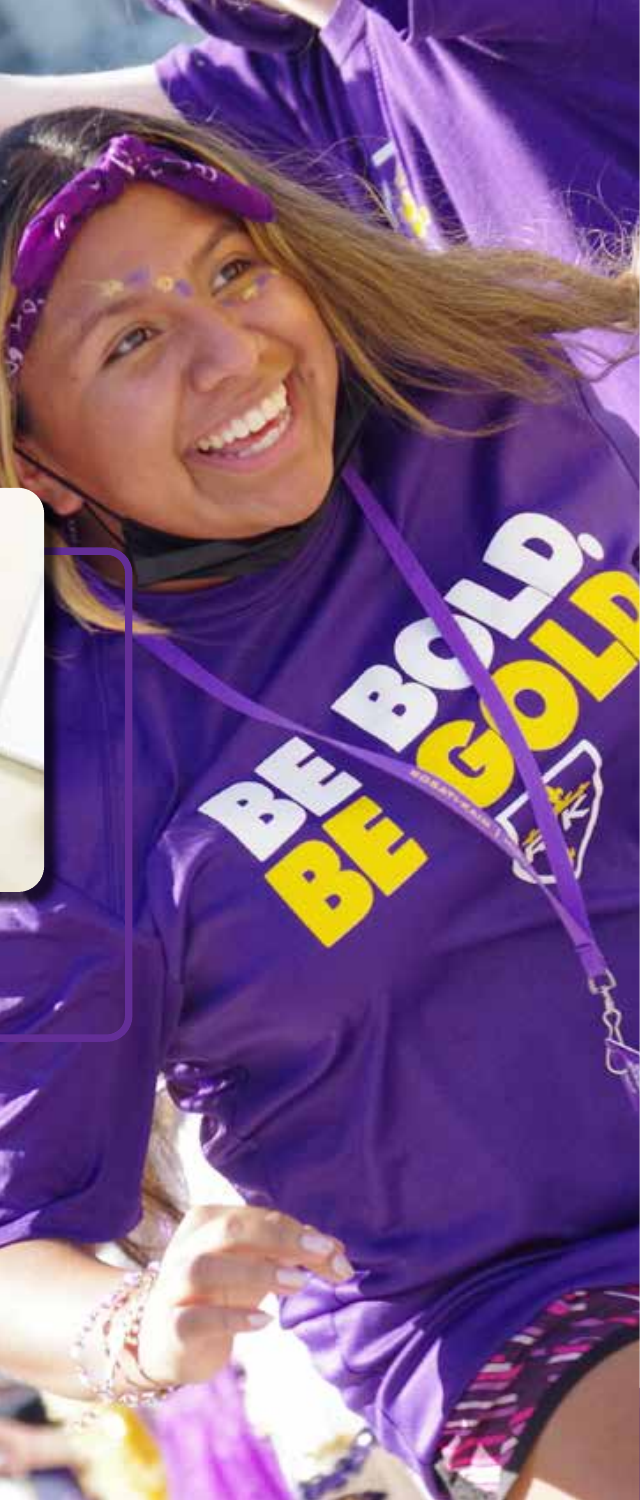## Kamps at a Glance

| <b>CAMP</b>                     | <b>DATES</b> | <b>TIME</b> | <b>GRADES</b>         |
|---------------------------------|--------------|-------------|-----------------------|
| Basketball                      | June $6-9$   | $9 - 11:30$ | 6th-9th<br>graders    |
| Art                             | June $6-9$   | $1 - 3:30$  | 6th-9th<br>graders    |
| Soccer & Field<br>Hockey        | June $6-9$   | $6 - 8:00$  | 5th-12th<br>graders   |
| Tennis                          | June 13-16   | $9 - 11:30$ | 5th-9th<br>graders    |
| Softball                        | June 13-16   | $9 - 11:30$ | 6th-9th<br>graders    |
| Photography                     | June 13-16   | $1 - 3:30$  | 6th-9th<br>graders    |
| Explore the<br>Central West End | June 20-23   | $9 - 11:30$ | 6th-9th<br>graders    |
| Introduction to<br>Theatre      | June 20-23   | $1 - 3:30$  | 6th-9th<br>graders    |
| Culinary                        | June 20-23   | $1 - 3:30$  | $6th-12th$<br>graders |
| Dance Camp                      | June 27-30   | $9 - 11:30$ | 5th-9th<br>graders    |
| Volleyball                      | June 27-30   | $1 - 3:30$  | 6th-9th<br>graders    |

#### *Watch for updates on Facebook, Twitter, and Instagram www.rosati-kain.org/KougarKamps*

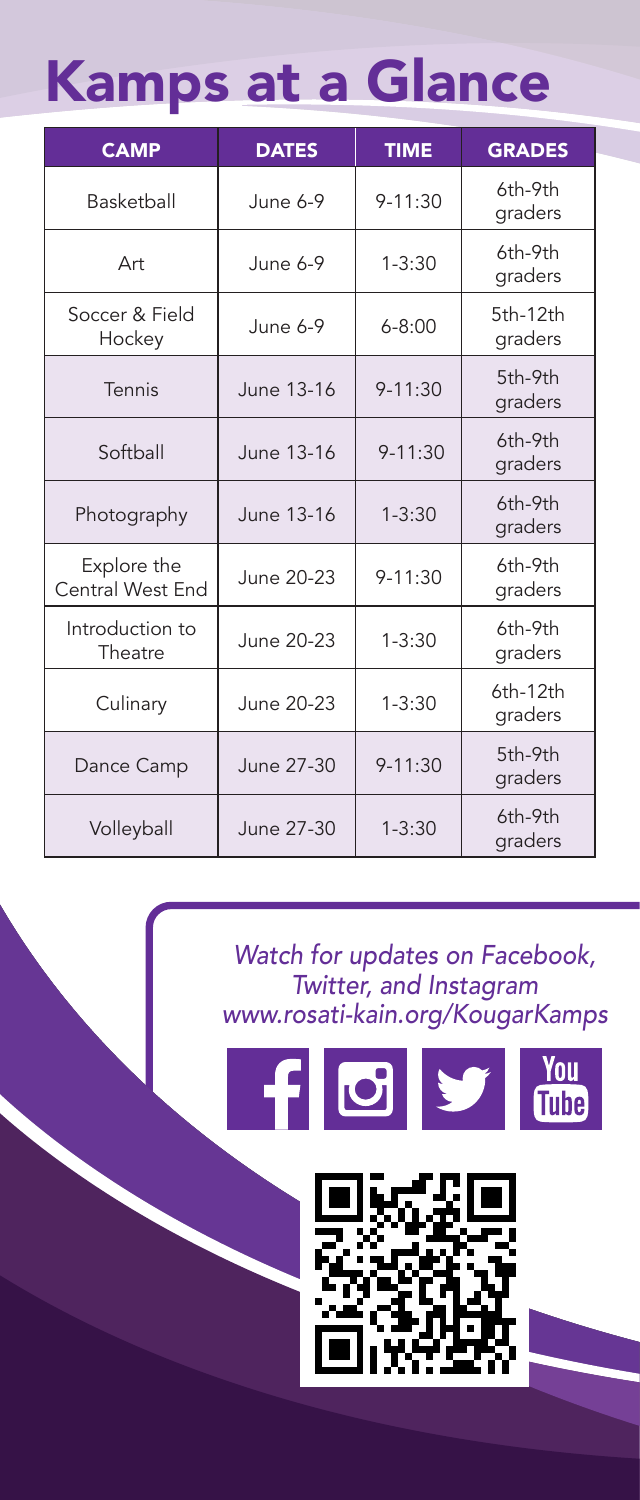